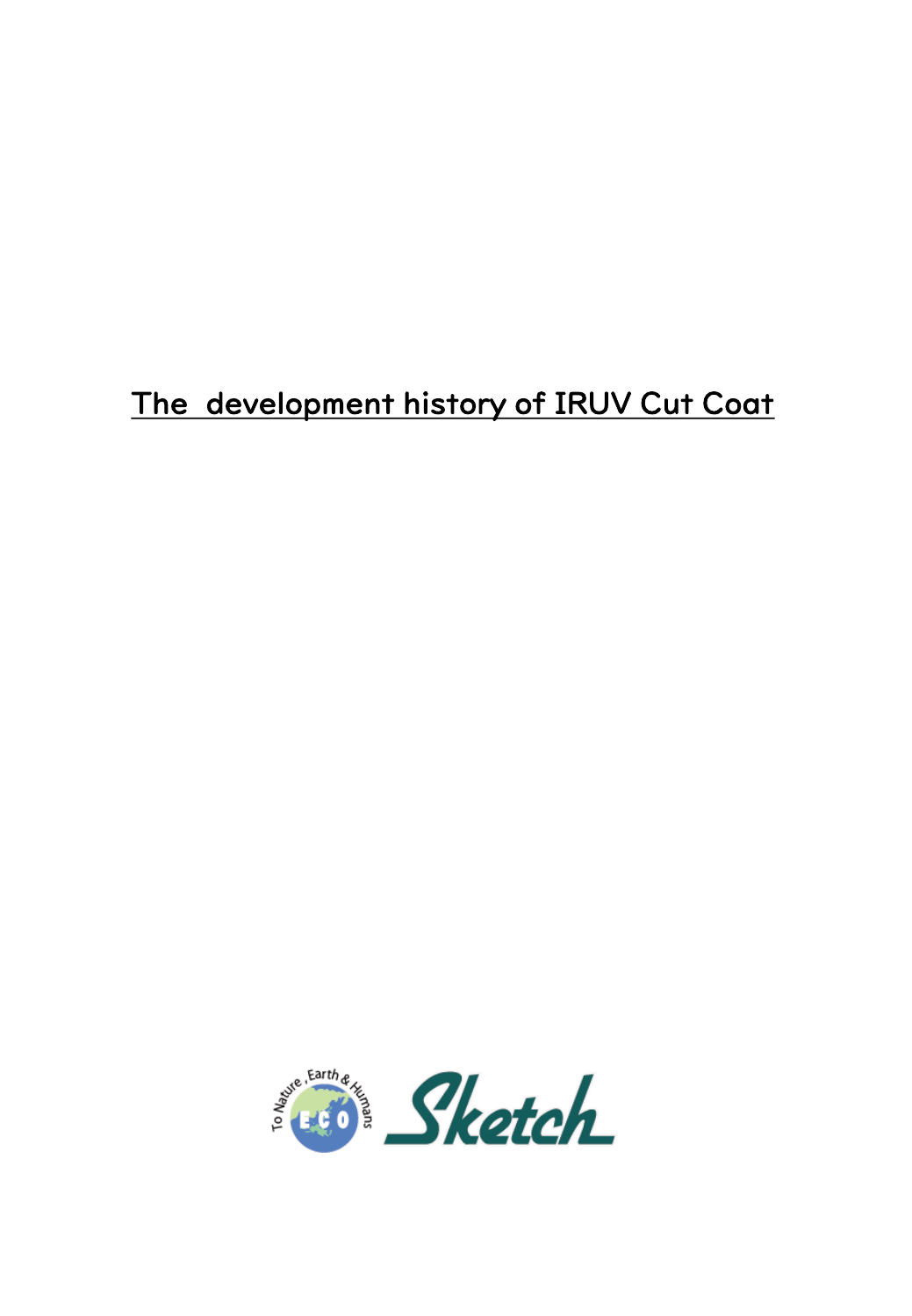## Current Trend and Problem of Thermal insulated glass coating market in Japan

## 〈 Development history and problems 〉

About 20 years ago, there were many complaints that NTT's public telephone BOX was particularly hot in the summer, and the main policy was to attach a black film at that time. However, the need for window products that are transparent to visible light and have heat shielding performance has increased, and in 2000, the world's first thermal barrier coating agent for window glass was developed and started to sell. At the beginning of this industry, to invest and join a new business, 1 million to 3 million yen is required at the time of the contract, and even if purchased, the material cannot be resold, and royalty is generated in application sales. In addition, the material cost was about 5000JPY per square meter, and the application cost was 20,000JPY per square meter. Also, the coating application was difficult, and there were many failures due to uneven coloring and dripping, so there were some manufacturers that were expensive to conduct application training and cost 1 million yen per person. Over 300 companies in the past 10 years have not been able to monetize as a application business, Therefore, the main revenues were membership fees, royalties, expensive application training costs, and royalties. This business development was different from the original purpose of the coating application business, and this industry could not form a large market.

## <The Reason for popularization>

In Japan, the implementation of the revised Energy Conservation Law in 2010 has required energy conservation measures for expansion and renovation of existing buildings over 300 square meters. As an energy-saving product that reduces air conditioning costs, mainly for companies, heat-shielding glass coats for existing window glass have begun to attract attention. Also, in the summer of 2010 in Japan was extremely hot and over 30℃ continued for more than 40 days, and even if the air conditioning was used, the room was still hot. As a result, a large number of coating application requests began to increase nationwide as a measure against heat rather than energy-saving measures from buildings, restaurants, hotels, and tower apartments with many windows.

Furthermore, since the ECO-Friendly subsidy was granted by the Japanese government to the private house for the installation of LOW-E double glazing glass and inner window sashes in 2010, the glass and sash industry promoted TV commercials extensively . Customers recognized the importance of heat insulation measures for window glass at that time. However, LOW-E double glazing glass and inner window sashes are 40,000 to 50,000JPY/ sqm in Japan, and cost nearly 1 million JPY at 20sqm. So even if there was subsidy.The customer did not request construction. In contrast, a Thermally insulated glass coat of 12,000JPY per square meter began to attract attention because of its low cost.

In particular, there are three major points for indoor energy conservation measures in existing buildings.

The first is air conditioning cost reduction,

The second is lighting / LED measures,

The third is heat insulation measures for window glass.

71% of the solar heat comes into the room from the window in the summer, and 48% of the heating heat escapes from the window in the winter , assuming the whole building as 100%. In other words, in building of energy saving measures , heat shielding against window glass is the most effective.

#### <Full-scale spread>

With the occurrence of the Fukushima nuclear power plant accident caused by the Great East Japan Earthquake on March 11, 2011, TEPCO became an urgent issue for all power-saving measures, including a power usage restriction order. In particular, the word "cut at peak hours" started to attract a great deal of attention in the afternoon of the summer to reduce air conditioning costs.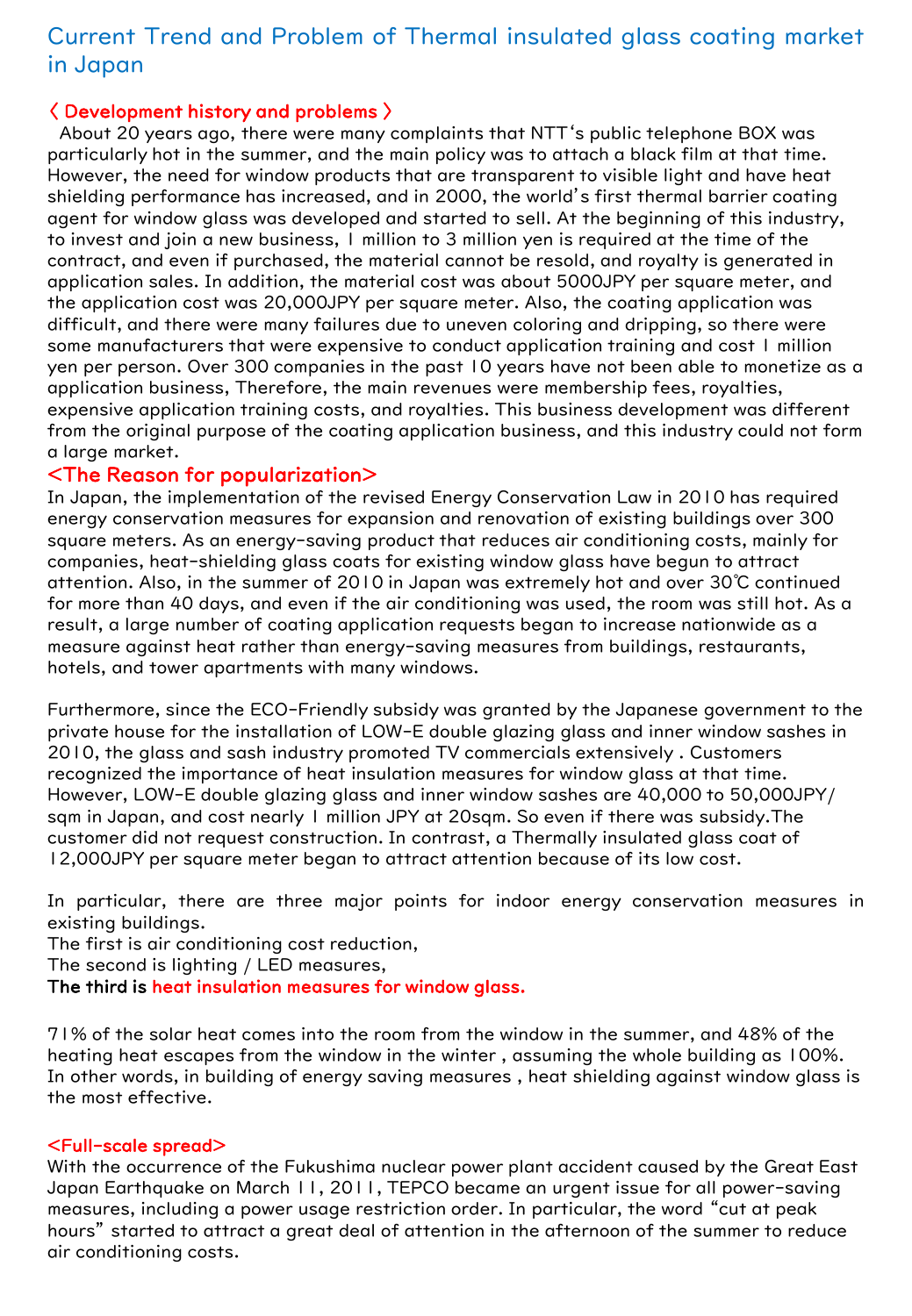During the daytime, air conditioning costs, which consume the most electricity in office buildings, account for 48% of the total time at 14:00. Power saving measures have attracted attention, and many companies have begun to actively adopt heat shielding films and insulating glass coat. In 2012, the lack of power supply such as Kansai Electric Power and Kyushu Electric Power became a hot topic. Due to the shortage of electricity, the issue of restarting nuclear power plants, including the Daii Nuclear Power Plant, became a big topic. As a result, the need for insulating glass coats has expanded. In such a social situation, especially from 2011 to 2016, major paint manufacturers such as Kansai Paint, Nippon Special Paint, and Ishihara Sangyo have newly entered and started to develop and sell insulation glass coats. It began to be adopted mainly by painting application company.

## 《Glass Coat industry becomes obsolete during 2014~2018》

Kansai Paint and other major listed paint manufacturers have newly entered the business, so the other glass coat manufacturers and sales companies that have been doing business with membership fees and royalties have been sluggish and many companies have gone bankrupt. In addition, a subsidy was issued by the government for the replacement of heat-shielding window glass, but it was soon completed, and since 2012 the national policy has changed to a subsidy for the solar business. Therefore including thermal insulation glass coating, powersaving products no longer suddenly popular.

Glass coating agents for window glass developed by these major paint manufacturers are manufactured using ATO, a thermal barrier nanomaterial with a near-infrared cut of 50% or less, and cannot exceed 3M for high-performance thermal barrier films. In addition, problems such as uneven coating and dripping occurred, making the application too difficult and the applicator hated handling Later, Kansai Paint stopped selling thermal insulation coating agents for window glass.

## 《From 2019 to an era when only genuine products survive》

## What are the conditions for a real product?

1、 Near infrared ray 80% cut, the entire infrared ray 90% cut, UV ray 99% cut, the visible light transmittance of 70% or more performance

The wavelength range of sunlight that It feels the hottest is said to be near-infrared in the range of 900nm to 1100nm. However, most of the infrared cut materials used by other glass coat manufacturers in Japan are heat-shielding nanomaterials called ATO, and it is known that near-infrared cuts are only around 50%. Some of the other glass coat manufacturers have misleading explanations because they use the 90% labeling for the entire infrared wavelength range. This means 90% cut (up to 2500nm) in the entire infrared wavelength range, including far infrared rays, which is different from the most important near infrared cut rate in summer. In the sketch, CTO is used as a material to cut this near infrared ray by 80% or more. In addition, by using a special dedicated roller, we have succeeded in demonstrating the effect of near-infrared cuts up to 90%. In September 2019, we launched "IRUV cut coat H-SC".

#### 2、The above performance can be proved by applying the actual window glass, not the performance value of the sample glass. With the split type optical characteristic device, the actual coated surface and the uncoated surface can be measured.

Other company's glass coat products only explain the infrared cut value in the catalog, but the actual measurement value is not proven. It is important to verify that the actual postapplication performance is the same as the infrared cut value in the catalog by holding an optical characteristic device.

### 3, We can see 2m x 2m (4㎡ or more) coated window glass without any unevenness, and the IR cut must be within 3% no matter where you measure.

Sponge or Dripping application make it difficult to keep the performance constant. By coating evenly across the length and width of the roller application, the performance value is within 3% of the IR cut no matter where you measure.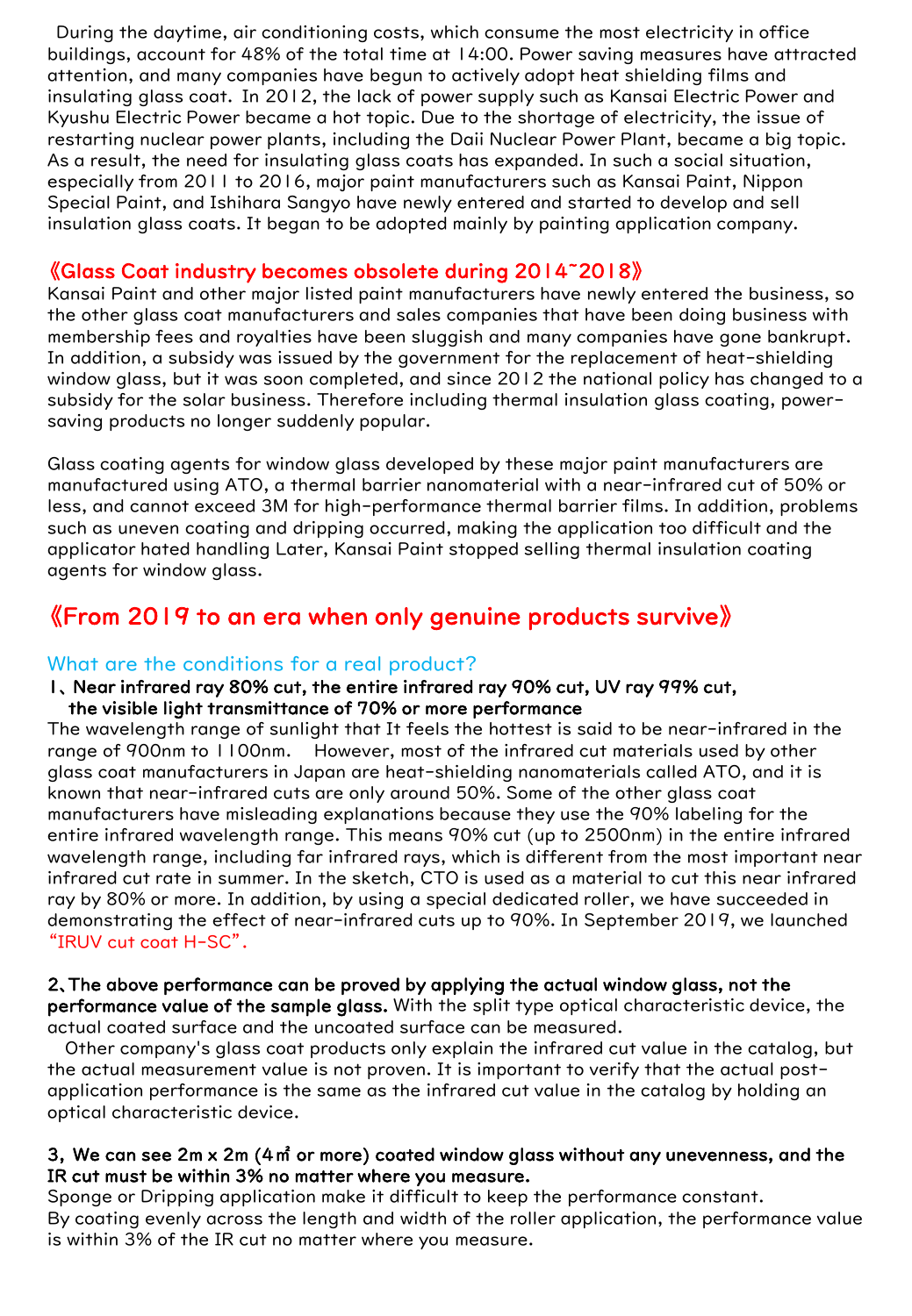4、10 years of re-application guarantee is possible, and in the event that peeling, cloudiness, or yellowing occurs without the responsibility of the customer, the application is guaranteed for 10 years from the date of completion of the application at the time of delivery.

5、Responsible construction is performed by certified coating application personnel under the coating application technology certification system. In Japan, we have a coating application certification system, called IRUV cut coat 3 Meister system. In situations where the level of coating application technology of the worker is unknown, requesting coating application will make the customer nervous. Authorized applicators who have passed the 3 Meister test can provide customers with a stable finish and performance.

## 6、Providing users with proper explanations on IRUV cut coat product knowledge, technical data, performance proofs, coating application results, etc. Information on the website is open to the public and anyone can confirm any questions.

Only genuine products that meet the above requirements will win in the future. Currently, most of Japan's thermal insulated glass coating products do not meet the above requirements.

## 《Is the IRUV cut coat business a big profit model in the future?》

1、Did you know that the most important thing in building insulation and dew condensation countermeasures is to deal with window glass that has the most heat in and out?

2、 More than 90% of existing buildings in Japan are equipped with normal single glass without energy saving measures. Even if the inner window sash is changed from a single glass to a double glazing, or even if it is originally a double glazing, it will not be a measure against heat insulation in summer unless it is exchanged to Low-E double glazing.

Low-E double glazing glass and the inner window sash, the installation cost of square meter is as high as 40,000 yen to 50,000 yen, it takes installment cost of about 1million for 20 square meters. Furthermore, the UV cut of Low-E double glazing glass is about 70%. The inner window sash and double glazing have almost no UV cut.

3、In contrast, IRUV cut coats can be easily applied to existing window glass by roller construction, as well as summer heat shield measures, winter condensation measures, heat escape measures from windows, and UV measures (UV cut 99 %) is effective. The most attractive point is that the application cost is 12,000 yen per square meter and a 10-year reapplication guarantee is included.

Inner window sashes and Low-E double glass are installed at a price of 40,000 to 50,000 yen per square meter, and IRUV cut coat is a quarter of the installment price. In addition, the heat insulation performance is incomparably high, and the UV cut is 99% or more.

Due to the low construction price and good heat shielding performance, it is easy for customers to adopt, and it is clear and understandable if you feel the temperature compared with double glass, float glass and IRUV cut coat coated glass.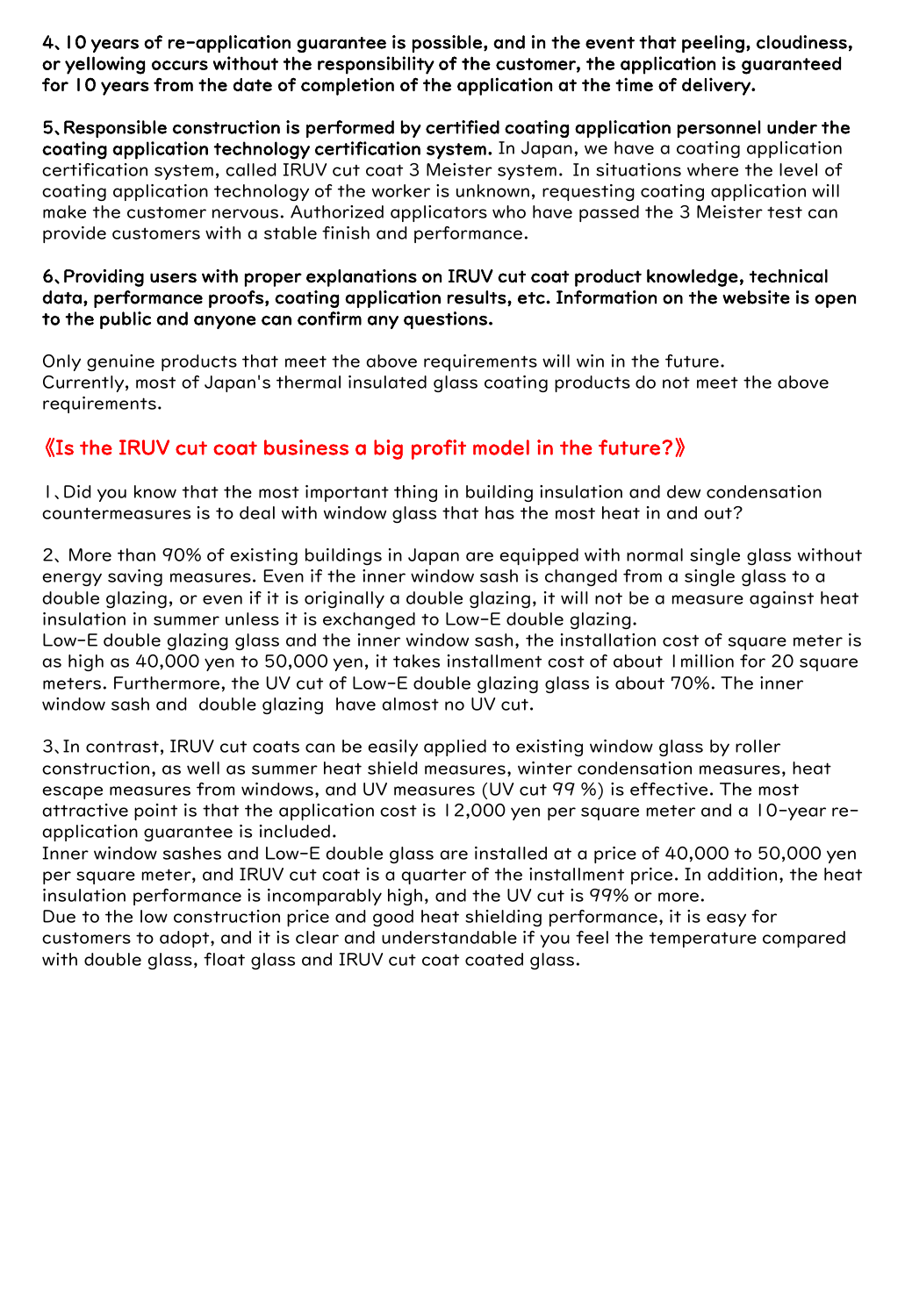## IRUV cut coat business development in Japan so far

What kind of company is Sketch and SETSUDEN ECO SHOP ? Sketch Co., Ltd. is the world's No. 1 manufacturer of IRUV cut coats with over 1 million square meters of construction, with sales in 34 countries worldwide (14 of which are exclusive agents).SETSUDEN(power-saving) ECO SHOP Co., Ltd. is a sales outlet for Sketch Inc. in Japan. It is also a developer of water-based paints and coatings.

In 2008, ECO Business Club Headquarters Co., Ltd was established as a nationwide applicator organization for IRUV cut coat. Jointly promoted sales promotion with a 10-year re-application guarantee at a unified coating application price of 6000 JPY/sqm nationwide, jointly with more than 100 coating application distributors nationwide. Coating application alliances with listed companies, major general contractors, and FC headquarters, and appealing a reliable network of over 100 application distributors organization nationwide.

In 2010, Established a SETSUDEN ECO SHOP Co., Ltd. as material wholesaler.

HOT guard (IRUV cut coat) 40m2 application package starts selling the industry's first material for 100,000 yen. In the wake of the Great East Japan Earthquake in 2011, the number of dealers increased rapidly.

In response to requests from Domestic distributors, the ECO Business Club also raised the application price from 6,000 yen to 12,000 yen or more per sqm in response to a special demand for power saving caused by the Great East Japan Earthquake in 2011.

Despite the increase in application price, there was a request for application of more than 250,000 sqm nationwide in a year. It has been introduced in specialized magazines with over 70% industry share in Japan.

Sketch's IRUV cut coat has been certified as a product for overseas support in Tokyo since 2013, and has been supported by JETRO.

Japan ECO business club, in order representative Shimada has retired as president, to focus on overseas business of the sketch, start the sales expansion from domestic to foreign countries.

Since 2012, the number of IRUV cut coat application requests has drastically decreased with the end of the national subsidy for heat shield glass replacement. The reason for the drastic reduction was the fact that the price increase from the application price eliminated the price differentiation from competitors. From 2008 to 2012, 1 sqm was 6000 yen for 5 years, and the ECO Business Club succeeded in branding with a nationwide application system and became known throughout Japan. However, since the application price was raised to 12,000 yen or more per sqm, the brand power of the ECO Business Club declined and the differentiation from other companies was completely disrupted.

## In 2019

In office buildings, we will develop a plan of 8800 yen per sqm that can be depreciated over 5 years as a power saving measure.

For private housing, the application area is smaller than that of corporations, so we aim to acquire the application for 12,000 yen per sqm with the energy-saving health ECO house brand. In the case of private homes, we will proceed with application and sales focusing on measures against heat shielding, harmful ultraviolet rays, and condensation, more than measures to save electricity.

In addition, we will continue to develop proposals in combination with floor heating as a differentiating strategy of the "living comfort renovation plan", which is a set of insulation and health promotion paint on the ceiling of the living room. For companies, the "Office Power Saving Renovation Plan" is differentiated with the main focus on power saving measures by applying window insulation "IRUV cut coat" and around the rooftop outdoor unit with heat shielding coating + antifouling coating "Outdoor Unit Cover Coat PLUS" We will develop with strategy.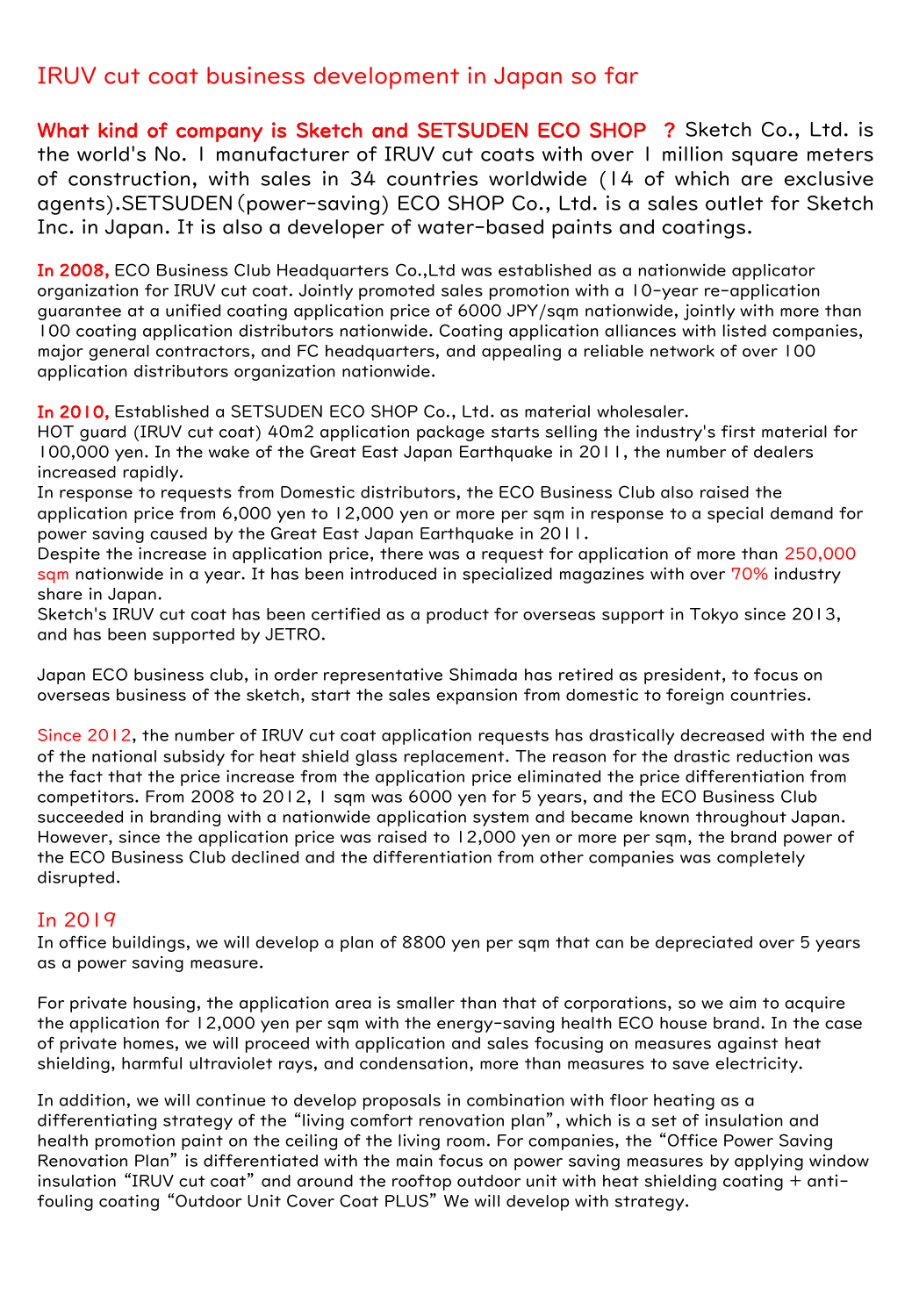## Why is the IRUV cut coat developed by Sketch a No. 1 product in the world?

## A.1. First of all, heat insulation performance is the world's No.1.

Thermal insulation performance depends on which of thermal insulation nanomaterials ATO, ITO, CTO, etc. are used. Most of the other companies currently on the market use ATO with a near-infrared cut rate of around 50%. ITO is rarely used because its material cost is more than five times that of ATO. The sketch uses a CTO that significantly cuts the near infrared 900 to 1,100 nm, which is considered to be the hottest direct heat in the summer. As a result, a near-infrared cut rate of 90% (= IRUV cut coat H-SC) was achieved.

The heat insulation performance is No.1, and the application price is 8800 yen per sqm for corporations, which is cheaper than other companies' glass coats. Therefore, it can amortization period is reduced to less than 5 years. In a temperature comparison test with competitors after application, it was proved that the room temperature was 6 ° C lower than the products of other companies.

## A.2. Easy application by Roller and Constant performance quality

- 1、 The difference between the glass coating products of other companies and the application is the leveling property that even the first person can coat cleanly and without unevenness by roller. As an example of overseas customers, there are cases that only IRUV cut coat samples were purchased and watched on Youtube videos. Then they could succeed to apply without any training from Sketch.
- 2、The glass coating products of other companies are very difficult to learn about the application technology compared to (1) spray gun method, (2) dripping method, (3) sponge bar method. This is a difficult application method that can not be applied uniformly without taking one week or more of coating application training. SKETCH's IRUV cut coat can be easily peeled off with a remover liquid in the unlikely event that application fails.
- 3, Rollers can be easily installed even with large window glass of  $4 \text{ m}^2$  or more. However, in the application of other companies' products, uneven coating tends to occur and application is difficult.
- 4、Based on over 20 years of experience, technical data, application know-how, sales promotion tools, manuals, and web support (English, Chinese, Japanese) have been established. All materials, videos and pamphlets are posted on the web and can be downloaded freely.

## A.3. Application record is World No,1.

Annual sales of about 200,000 square meters of materials. Material cost is also provided in the industry lowest price.

No.1 share in Japan (industry magazine), sold to 33 countries around the world, and has a application record of over 1 million sqm. Naturally, the amount of materials sold is the No.1 in the world. Overseas sales results so far include China, South Korea, Taiwan, Philippines, Vietnam, Malaysia, Singapore, Indonesia, Thailand, Cambodia, New Zealand, Australia, India, Dubai, Qatar, Azerbaijan, Italy, Poland, USA, Canada, Brazil etc.

## A.4, The big selling point is that the application price is cheaper than 3M high insulation film and the IRUV cut coat is also higher in heat shielding performance than 3M film.

- ① A 3M high-performance Heat insulated film costs about 16,000 yen per sqm in Japan. On the other hand, IRUV cut coats are cheap at 8800 yen (corporate building) to 12000 yen (private house) per sqm.
- ②The durability of window film is for about 5-7years, but the durability of IRUV Cut Coat is for 15years
- ③The 10-years application warranty is safe for customers. The window film will become cloudy, yellowed and peeled off within 10 years.

④The cost of 3M high-performance heat-shielding film is about 5000 yen per sqm in Japan, and a loss of 20% occurs during installation, so the cost of 1sqm is about 6000yen. For IRUV cut coats, the cost of a 1sqm material is about 2000yen per sqm in Japan (less than 1000yen overseas).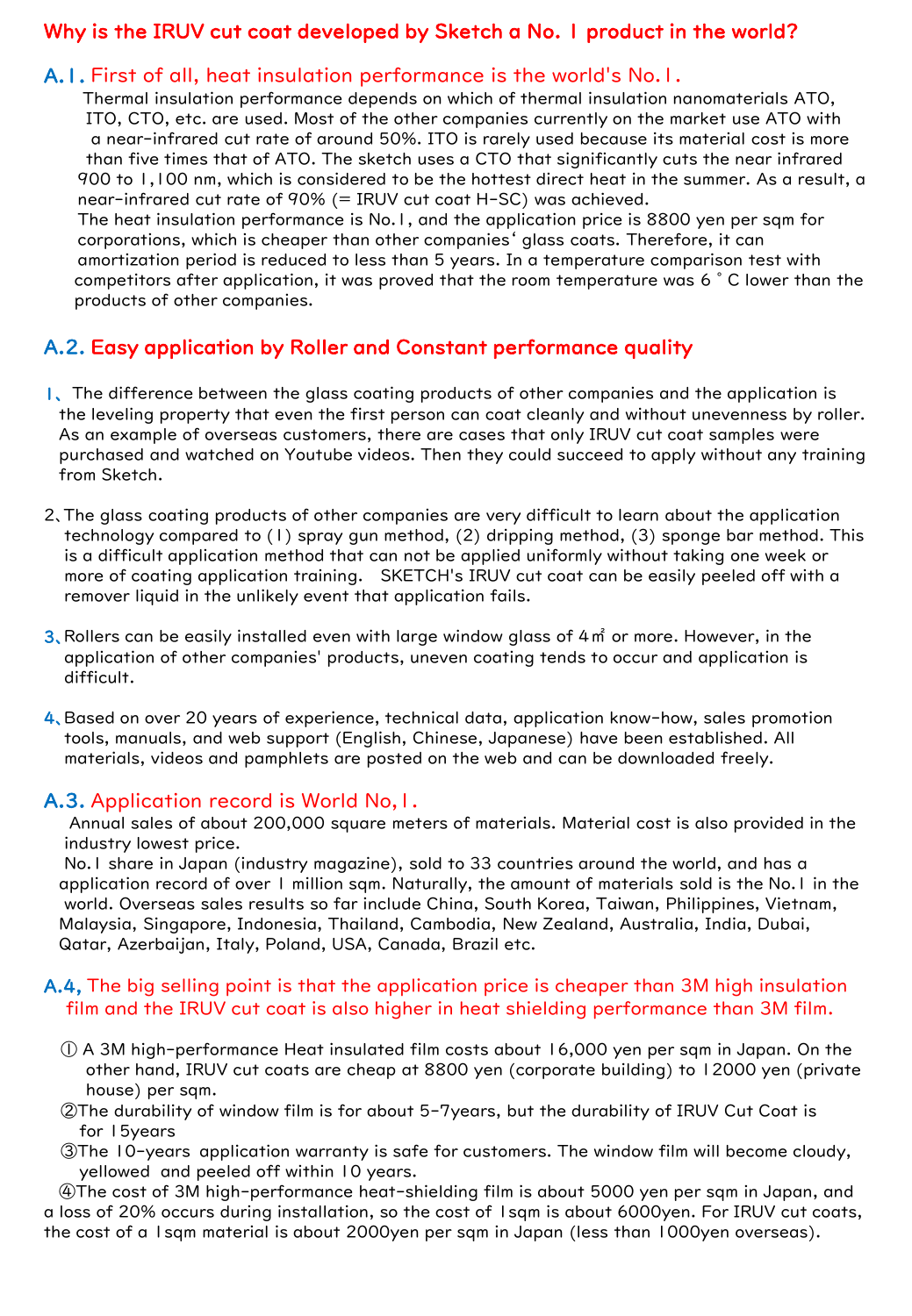The difference between high performance thermal barrier film and IRUV cut coat is as follows.

- ・ The IRUV cut coat with 90% near-infrared cut is superior in heat shielding performance.
- ・ IRUV cut coat has 15 years durability more than double that of film.
- ・ Material cost is 1/4 of IRUV cut coat of high-performance film (in Japan)
- ・ IRUV cut coat has almost no reflection, so the scenery outside at night is beautiful. The highly reflective film makes it difficult to see the outside scenery at night.
- ・ IRUV cut coat has no scattering prevention function.
- ・ High-performance thermal barrier films have a higher possibility of thermal cracking than IRUV cut coats.
- ・The IRUV cut coat is highly effective in preventing dew condensation in the winter, and it also has the advantage of not letting out the heat from indoor heating.
- ・IRUV cut coat has high performance and low application price, so you can amortize the application cost in 5 years.

## A.6、Sketch's IRUV cut coat is ideal for LOW-E double glazing glass as well as normal single glass.

Low-E double glazing glass and heat-reflective glass are not competing products, but are products with a synergistic effect to improve heat insulation performance. The UV cut rate of Low-E double glazing glass can also be improved from about 70% to 99%. In the service industry, if the room is hot even if Low-E double glazing glass is installed, customer's requests will increase. For double glazing glass, applying IRUV cut coat provides the same thermal insulation performance as Low-E double glazing glass.

## Product Knowledge Q & A

## Q.1、What is a thermal insulated glass coat for window glass?

A.1. By installing a roller from the inside of the window glass, it prevents direct sunlight from entering in the summer and at the same time prevents indoor heat from escaping from the window in the winter. Air conditioning costs can be reduced by 25-30% by reducing the air conditioning load. A thermal barrier glass coat that cuts both infrared and ultraviolet rays.

## Q。2.What are the features?

A2. In the summer, when the solar heat hits the window glass, about 60% of the solar heat is absorbed by the window glass coated with IRUV cut coat, and nearly 40% of the heat absorbed by 60% of the heat is re-radiated to the outside. It shields direct solar heat from 5 ℃ to 15 ℃. The temperature goes down 2 to 3 ° C throughout the room.

## Q.3, What is the cutting rate of infrared rays?

A, Regarding infrared, the wavelength range of the direct heat of the hot summer sun is said to be near infrared. IRUV cut coat H-SP has a near infrared cut rate of 80% or more, and IRUV cut coat H-SC has a near infrared cut rate of 90%.

Most other glass coats have a near-infrared cut of 50% or less. Please note that the cut rate of 90% or more of far-infrared rays that hits the heating heat in winter is described as infrared rays, and that it may be misleadingly explained as if it has high heat-shielding properties in summer. The IRUV cut coat will not let the heat of the winter heat escape from the window.

## Q.4、Is there a UV cut? How can I check if the UV is cut?

A.1. The IRUV cut coat manufactured by SKETCH has a UV cut rate of over 99%. As a result, the following effects can be expected.

## ・ Prevents UV degradation of flooring. Prevent fading of display products such as clothes and bags,

・ Prevents spots and freckles that are UV damage to skin

・ Effects of flying insects with compound eyes (fly, cockroach, bee, ant, moth, dragonfly, etc.)

A.2. If you measure a glass surface that is not coated with a UV meter (market price 20,000 yen to 100,000 yen), you can see that it is UV cut by over 99%.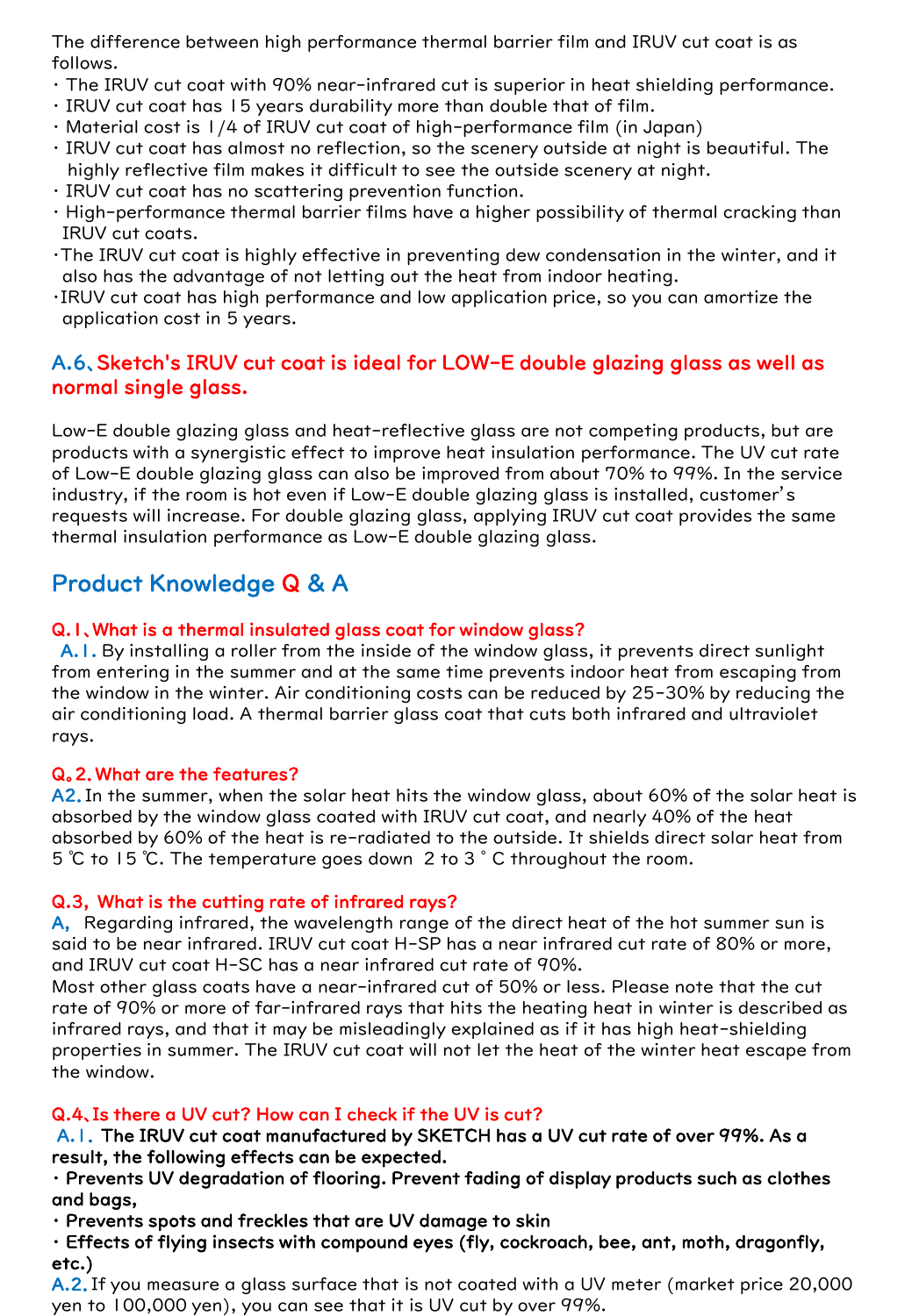#### Q.5.Is it effective in preventing condensation?

A.1. Condensation cannot be stopped, but it can be suppressed by 50% or more. In the Hokkaido area, it is coated to prevent condensation in the winter and to prevent the escape of indoor heating heat. Condensation occurs and turns white, but water drops are extremely reduced. There are fewer chill zones in the window.

A.2. By applying this coating, two changes occur. One is that the coated surface becomes waterrepellent and the contact angle increases to 65 degrees, which greatly increases the water retention of one drop of water, making it difficult for water to drip. In addition, the surface temperature rises because heat is absorbed by the window glass coated with heating heat. As a result, condensation is less likely to occur, and even if condensation occurs, evaporation occurs faster. With this heat retention effect, the winter window cooling zone is reduced, and the heat escape is extremely reduced, improving the efficiency of heating.

#### Q.6,Are there any documents that prove winter insulation?

A, Thermal conductivity is used as an index to measure the thermal insulation in winter. There is data that the value of coated glass is smaller than that of single plate glass. The coated glass is 5.3W / m2 and the uncoated single glass is 6.0W / m2 · K. In cold regions of Japan, there is actually a thermal insulation effect, and application has become popular due to the suppression of condensation. A Japanese customer also received a thank-you call because the winter heating costs have been reduced.

#### Q.7、Which time of day is the most heat-insulated in summer?

A.1. The direct solar heat enters the room most in the morning on the east, noon on the west, and in the evening, but the coated surface is shielded from 5℃ to 15℃ against the uncoated surface. There is not much difference on the surface where direct sunlight does not enter.

From 10am to 16pm, where the air conditioner is most loaded, the higher the temperature, the greater the heat shield width. There are a lot of temperature measurement data so far, and the temperature difference data can be confirmed in the data.

#### Q.8, Does the coated glass not heat crack?

A,There is no thermal cracking in single glass or pair glass. Thermal cracks are also calculated in the technical test. However, netted glass and heat-absorbing glass are inherently fragile, so in this case there is a possibility of thermal cracking, but the film and other coatings are all the same. However, since the coated film thickness is as thin as 8 microns, the possibility of thermal cracking due to the difference in thermal expansion coefficient is less than that of the film.

#### Q.9.Is there a color? Is it not dark?

A. The color is almost transparent. Actually, the visible light transmittance (transparency) is almost 10-15% lower than before coating. Visible light transmittance of automobile windshield is about 70%, but this coating material is about 75%  $\tilde{ }$ , is more transparent than car windshield, and actually looks almost transparent.

#### Q.10、What is SC value

A, SC=Shading Coefficient. If the solar radiation entering on the surface of a 3mm single glass is 1.0, the ratio of the amount of heat flowing into the room is shown. The smaller the value is 1.0, the more the solar heat is shielded compared to 3mm single glass. This means that the equal cooling load is reduced.

#### Q.11、How many years can the application fee be amortized by reducing the electricity bill (air conditioner bill)?

A.1.In the case of a corporate building, the construction price is 8800 yen per square meter in Japan, and 25% of air conditioning costs are saved annually. Revenue simulation can be performed by examining the actual temperature difference data in the demonstration application. This product has been certified 25.7% to 31.6% in the ETV demonstration test of the Ministry of the Environment. please confirm.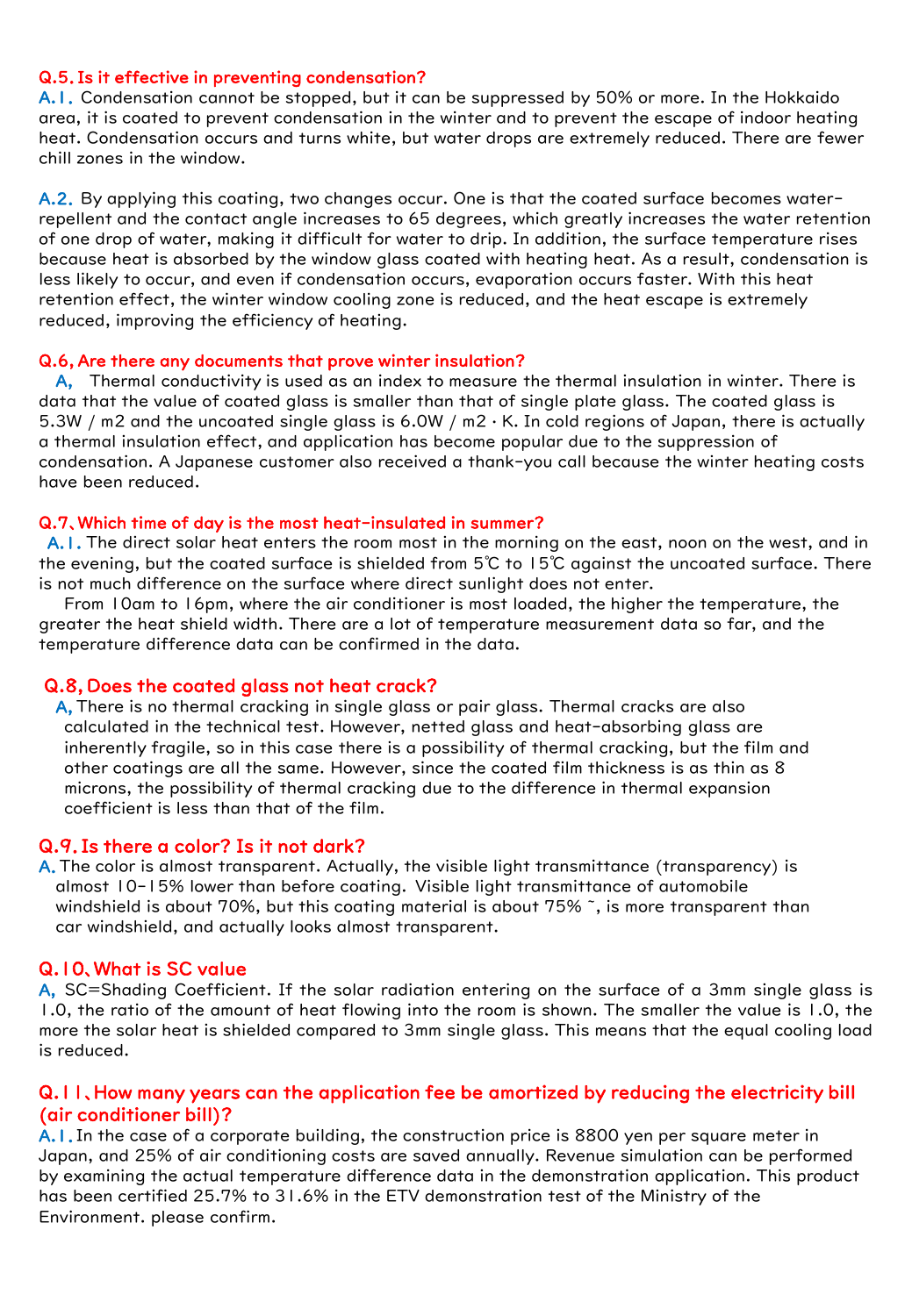## Q.12、How many years is durability of the IRUV Cut Coat application? What happens after that?

- A.1. It has a durability of 15 years or more after one application. (In the case of indoor coating application.) When the UV cut rate is over 15 years, little by little deteriorated and the acrylic resin turns white gradually, so it will be peeled off by remover and re-application. It is more than twice as durable as window film. Other companies glass coating product is for the quality of the material is poor, there is a case to be white in  $3<sup>2</sup>5$  years.
- A.2. The thermal insulation performance is 100% until the film is peeled off without deterioration because the infrared-cut nanomaterial CTO is completely inorganic.

## Q.13, What is the basis for the annual energy saving rate of 10%?

A.1 The Ministry of the Environment's demonstration test ETV proved that it saves 31.6% annually in private homes and 25.7% in offices. In addition, there is data on energy saving of 10% at a temperature difference of 1 degree in the technical data of TEPCO This glass coat reduces the air conditioning load by 2 to 3 degrees for the entire room temperature. In other words, it is 20-30% energy saving.

## Q.14、Do you have a need for an insulating glass coat?

- A.1. (Individual needs)  $\cdots$  In the case of private homes, there are no application request to save energy or reduce CO2.
- ①、 The room is hot because direct heat is entering into the room through the window glass.
- ②、Condensation is too severe and mold is growing. The window area is cold.
- ③、Products and figurines are burned with ultraviolet rays. UV cut countermeasures such as spots, freckles, and rough skin.

A.2. (Corporate needs) $\cdots$  There are two patterns for requests from companies.

- $\mathbb O$ . Cases that are dealt with by customers claiming that direct heat is hot, especially in the service industry. Or a case where condensation is severe and you want to solve it.
- ②、This is a case where there is a request from a listed company regarding whether there is a cost-effective product that can be depreciated within 5 years.

### Q.15、What are the competitive or similar products?

- $A.1.$  For glass, low-E double glazing glass, IR reflection glass, IR absorption glass, double glazing glass
	- ・For window film, 3M finest transparent thermal barrier film
	- ・With the same glass coating solution, the heat shielding material is ATO's competitor's product. (For details, please see the product overview.)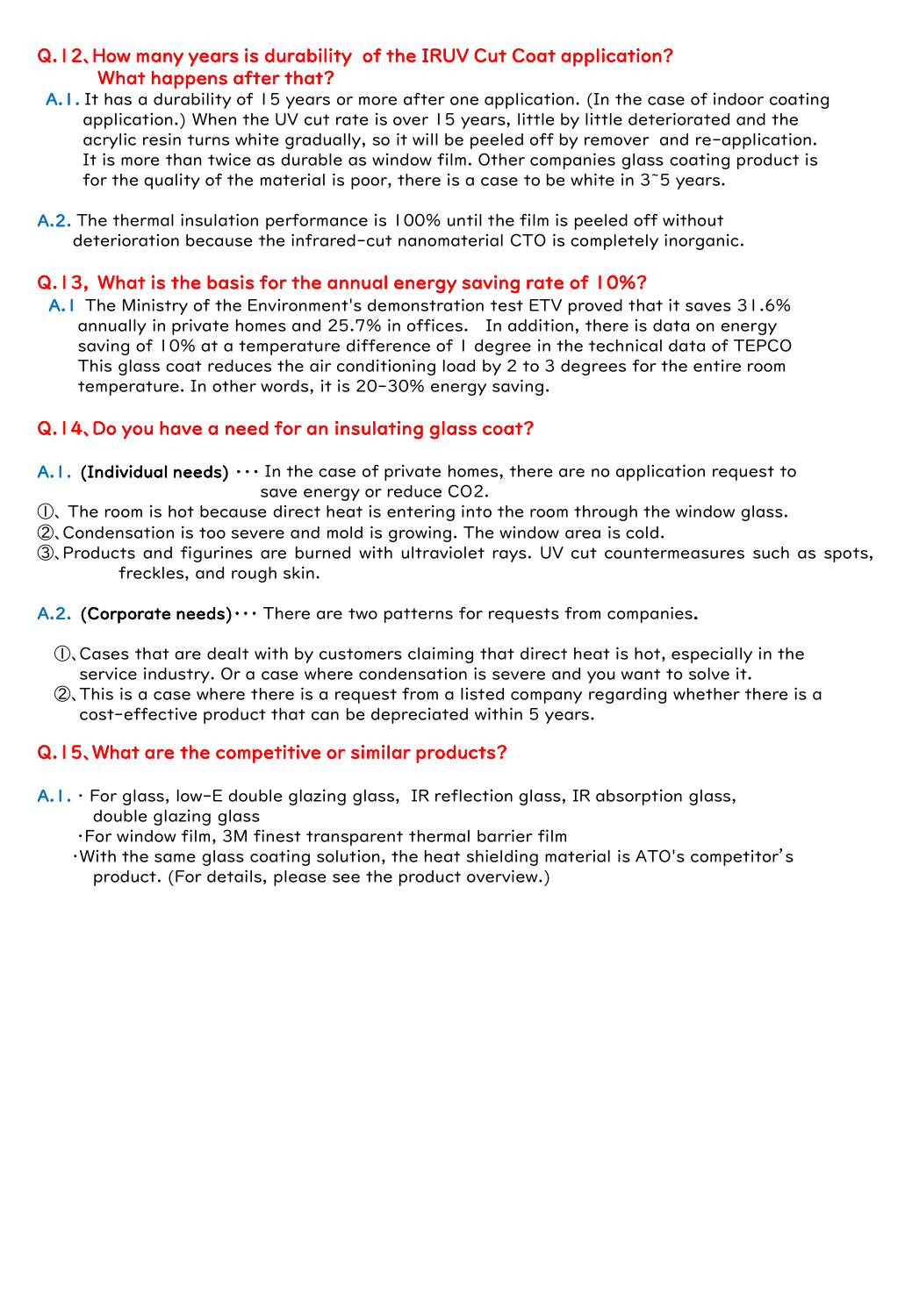## Q.16. What is the difference from film?

A.1.There are 4 types of film. One is a crime prevention film, which is a thick type of 200 to 350 microns. The second is an anti-scattering film with UV cut. The third is a colored sunshine adjustment film with UV cut. The fourth is a transparent thermal barrier film and an anti-scattering film. Of these, the fourth transparent thermal barrier film is a competitive product.

First, the UV cut rate of the film is 99%, which is almost the same as IRUV cut coat. The film is winning is that there is an anti-scattering effect.

Other than that, IRUV cut coat has the following advantages.

① The application price is low. (Japan) 8800 yen to 12000 yen / ㎡.

Insulated window film is  $15,000$  yen to 20,000 yen / m<sup>2</sup>

②The durability is more than doubled and the weather resistance test is over 10 years.

Film is durable for 5-7 years

- ③Easy to install and easy to peel off.
- ④ There are no joints like film.
- ⑤ There is no nighttime reflection.
- ⑥ Thermal cracking is less likely than film.
- ⑦ winter of condensation suppression effect is high, it does not escape the indoor heating heat.

## Q.17.What is the difference from Low-E double glazing glass?

A.1. Japanese low-E double glazing glass has 25% to 35% sunlight reflection and 25% to 30% absorption. It is currently the best product in terms of heat insulation performance consisting of an air layer. On the other hand, IRUV cut coat has about 6% of sunlight reflection (almost the same reflectivity as single glass)、The absorbed heat is re-radiated by 2/3 of the incident angle.

In winter, the IRUV cut coat can prevent the warm heat in the room from escaping to the cold, and there is almost no reflection against the heat of sunlight. It is very effective against this. Naturally, in the summer, the IRUV cut coat has no reflection, and the Low-E double glazing glass has strong reflection, so It has better heat insulation performance than IRUV Cut Coat in Japan. The UV cut of Low-E double glazing glass is about 60%, and IRUV cut coat is about 99%.

## Coating Application Q&A

## Q.1、There is an odor during coating application, but how long does it disappear?

- A.1. After installation, after the surface of the coating is dried (30 minutes in summer, 1 hour in winter), the odor disappears in 2 to 3 hours with the window fully open. If the window cannot be opened or closed, it may remain until the next day. For this reason, if you are worried about the odor after application, deodorize with negative ion or ozone generator.
- A.2. Since it is solvent-based, there is a smell of nail polish remover. The odor disappears over time. However, for several hours after the application until the surface is dried, ventilation is not possible, so the smell fills the room in the case of small narrow space. Please take a consent to the customer in advance that.